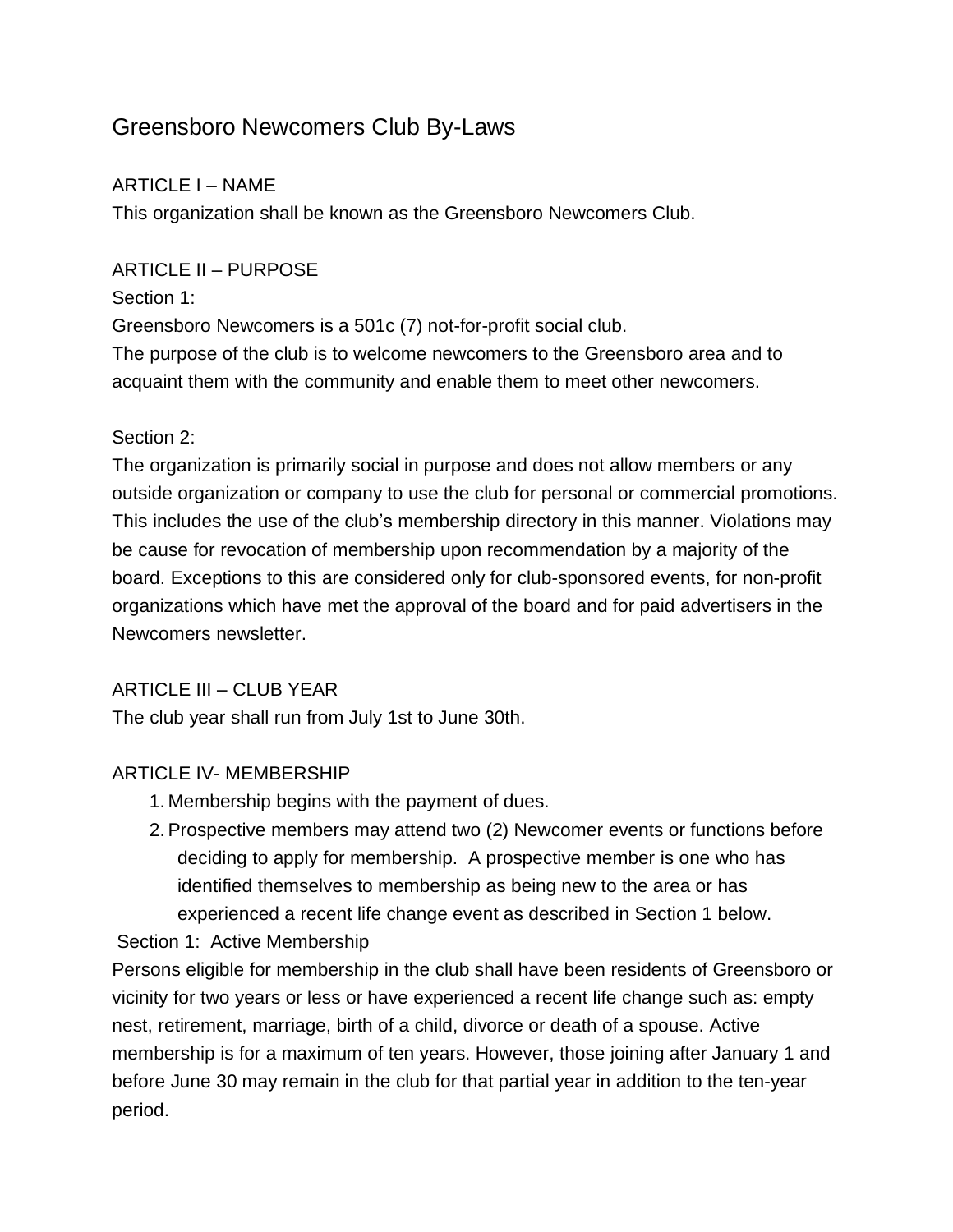An Active member may hold elected office any five years during the ten-year membership. An Active member may chair a committee, participate in interest groups, and attend general membership meetings as a voting member.

Section 2: Graduate Member

After completing ten years of Active membership, an Active member will become a Graduate member. Graduates retain all privileges of the club except holding elected office and serving as a Board member.

# ARTICLE V – MEETINGS

Meetings shall be held on the fourth Thursday of each month at 10:00 a.m. unless otherwise specified, at a place designated by the Board of Directors, with the exception of November, December, March and May.

## ARTICLE VI – Dues

Dues shall be \$35 per club year for each member. Dues will be collected from July 1<sup>st</sup> -September 30<sup>th</sup> either online or by check or cash. After September 30, and through October 31<sup>st</sup>, dues can only be paid through online payment on our website (with a small processing fee.) After October 31<sup>st</sup>, unpaid members will be removed from the club roster. If a former member wishes to be reinstated, a new application needs to be filled out, keeping in mind that following our IRS 501(c) (7) tax laws, a person applying for membership must have lived in the Greensboro area for less than two years, or have a major life change. Prospective members must pay dues no later than the second event they attend.

Any new member joining after January 1<sup>st</sup>, shall pay \$30 dues for the balance of the club year.

# ARTICLE VII – ELECTED OFFICERS

 Officers of the Club shall be President, Vice President, Secretary, and Treasurer. All executive board members should familiarize themselves with Robert's Rules of Order.

ARTICLE VIII – ELECTIONS Section 1: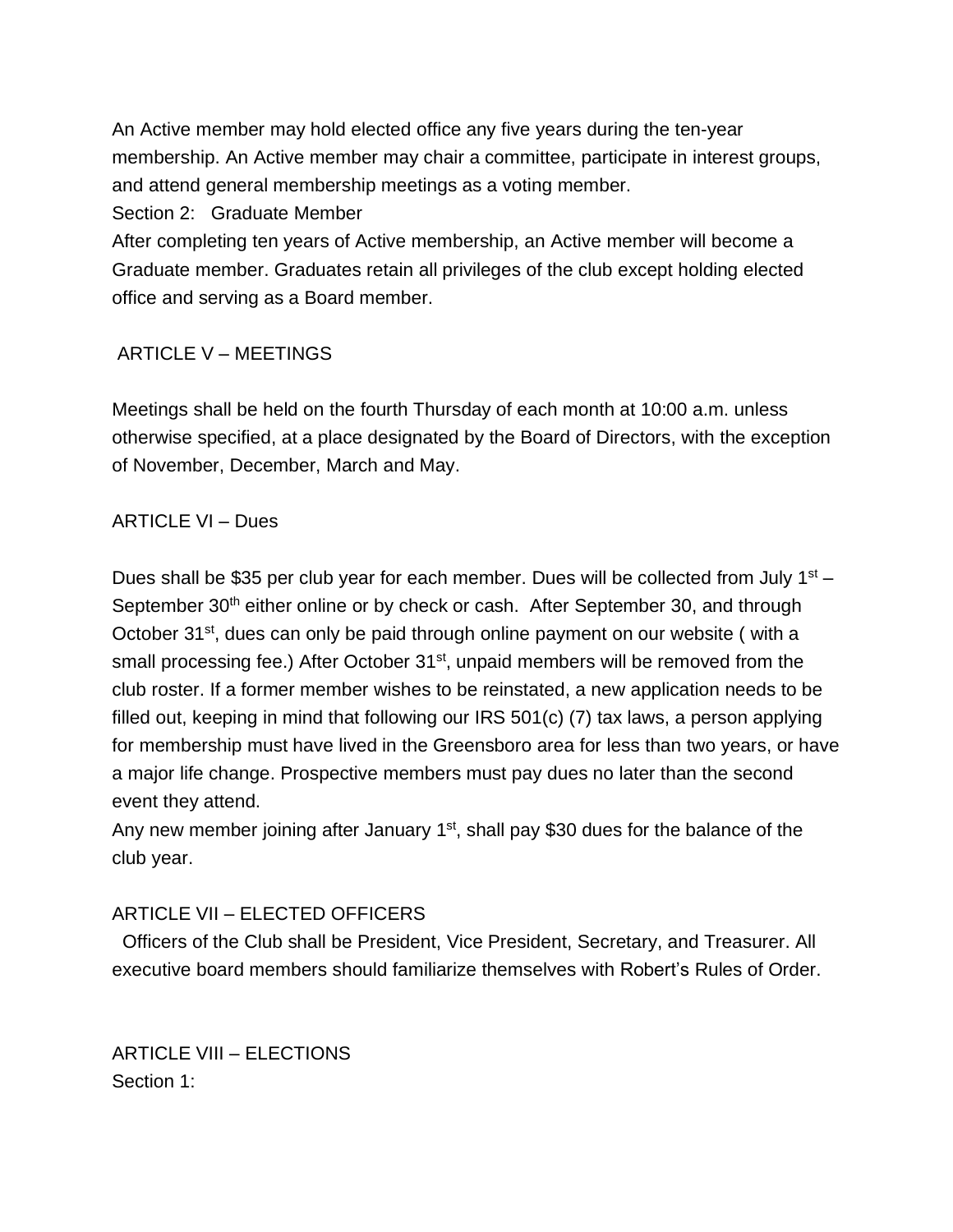The President shall appoint a Nominating Committee of five Active members. At a regularly scheduled General Meeting between January and April, and at least one month prior to voting, this Nominating Committee shall present to the club a list of nominations for the four officers defined in Article VII. If more than one person is nominated for an office, the voting shall be by secret ballot. The Secretary will provide and distribute the ballots. The President shall appoint three members who shall immediately count, tally and make results known.

Section 2:

 The officers shall be elected by simple majority of those members present at the next scheduled General Meeting/Special Event.

Section 3:

 A vacancy in any office shall be filled by an Active member appointed by the President with the approval of the Board of Directors. If a vacancy occurs in the office of President, temporary or otherwise, such vacancy shall be filled by the Vice President.

ARTICLE IX – DUTIES OF OFFICERS:

#### PRESIDENT:

- 1. The President shall preside over all meetings of the club, and the meetings of the Board of Directors. The incumbent shall appoint the non-elected members of the Board of Directors, the members of the Nominating Committee, the members of the Finance Committee, and the chairpersons of any special committees.
- 2. The President shall be an ex-officio member of all committees, except the Nominating Committee.
- 3. The President shall appoint the replacement for a vacated elected office with the approval of the Board of Directors.

 d) The President will secure approval from the executive board on all club related decisions and business.

e) The President may sign checks to transact club business in the absence of the Treasurer.

f) President shall appoint a committee to review financial records prepared by the Treasurer for an internal review at the end of the club's fiscal year.

 g) The President shall receive a free lifetime membership after completing her term of office. As immediate Past President, they shall serve on the Board of Directors as an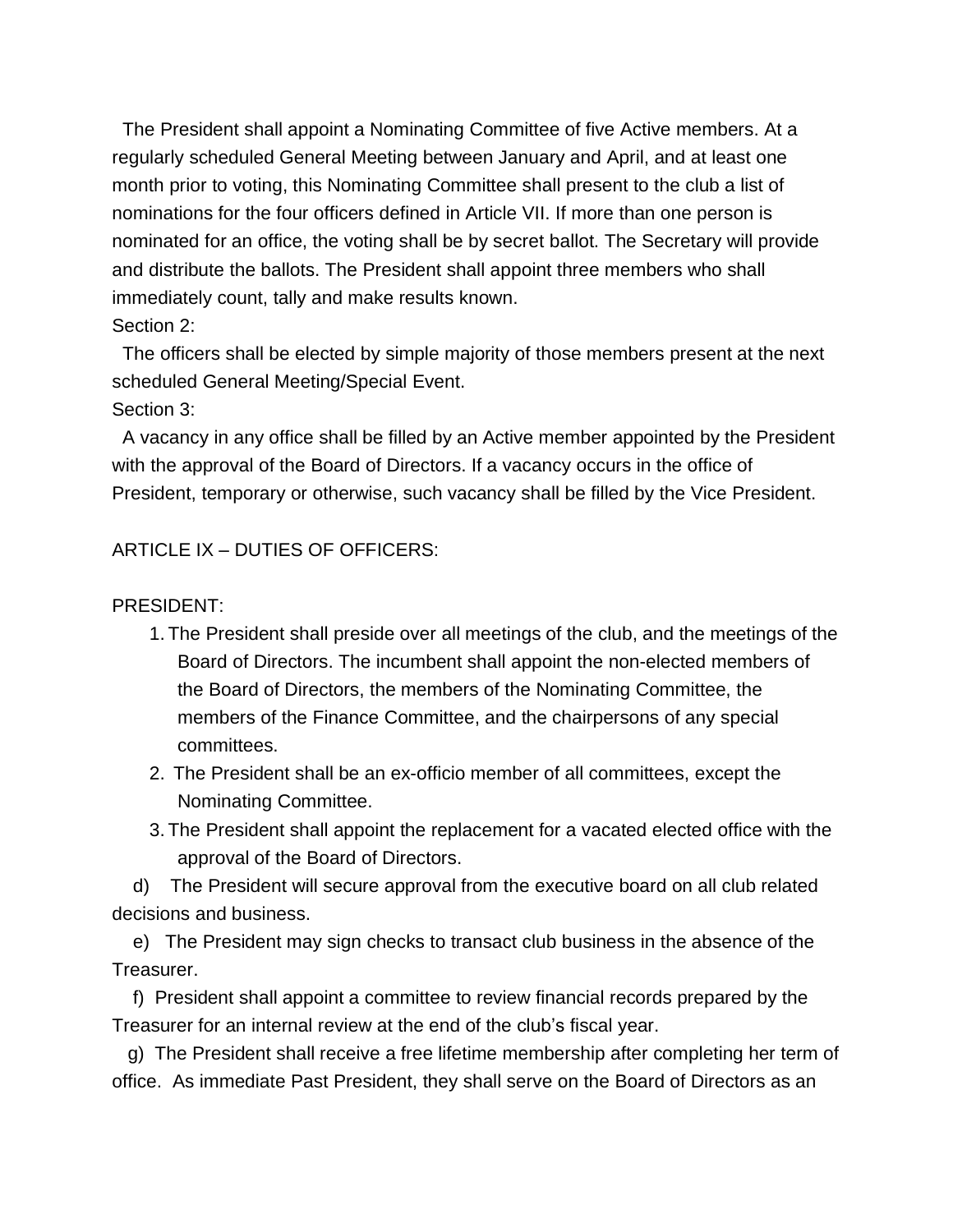advisor and/or may serve as an appointed Board member for the year following her term in office.

# VICE PRESIDENT:

.

- 1. The Vice President shall perform any and all of the duties of the President during the absence or disability of the President.
- 2. The Vice President shall serve as the coordinator of the Interest Groups and liaison to the Board of Directors.
- 3. The Vice president shall maintain a current updated copy of the By-Laws and be responsible for presenting any necessary changes in the By-Laws to the general membership.
- 4. The Vice President shall arrange for the Old/New Board luncheon. If a vacancy occurs in the office of the President, the Vice President automatically becomes President.

## SECRETARY:

 The Secretary shall keep minutes of all meetings and shall attend to all correspondence deemed necessary by the Executive Board.

#### TREASURER:

- 1. The Treasurer shall keep clear and accurate accounts.
- 2. The Treasurer is responsible for all financial receipts and disbursements.
- 3. The Treasurer will be chairperson of the Finance Committee which is responsible for preparing a budget at the beginning of the fiscal year
- 4. The Treasurer will present this proposed budget to the Board of Directors for approval at the September meeting.
- 5. Upon request, financial statements will be presented to the Board of Directors and the general membership.
- 6. The Treasurer shall prepare and submit the financial records for an internal review which will be performed by a committee appointed by the President. The internal review is to be completed no later than 30 days after the end of the club's fiscal year.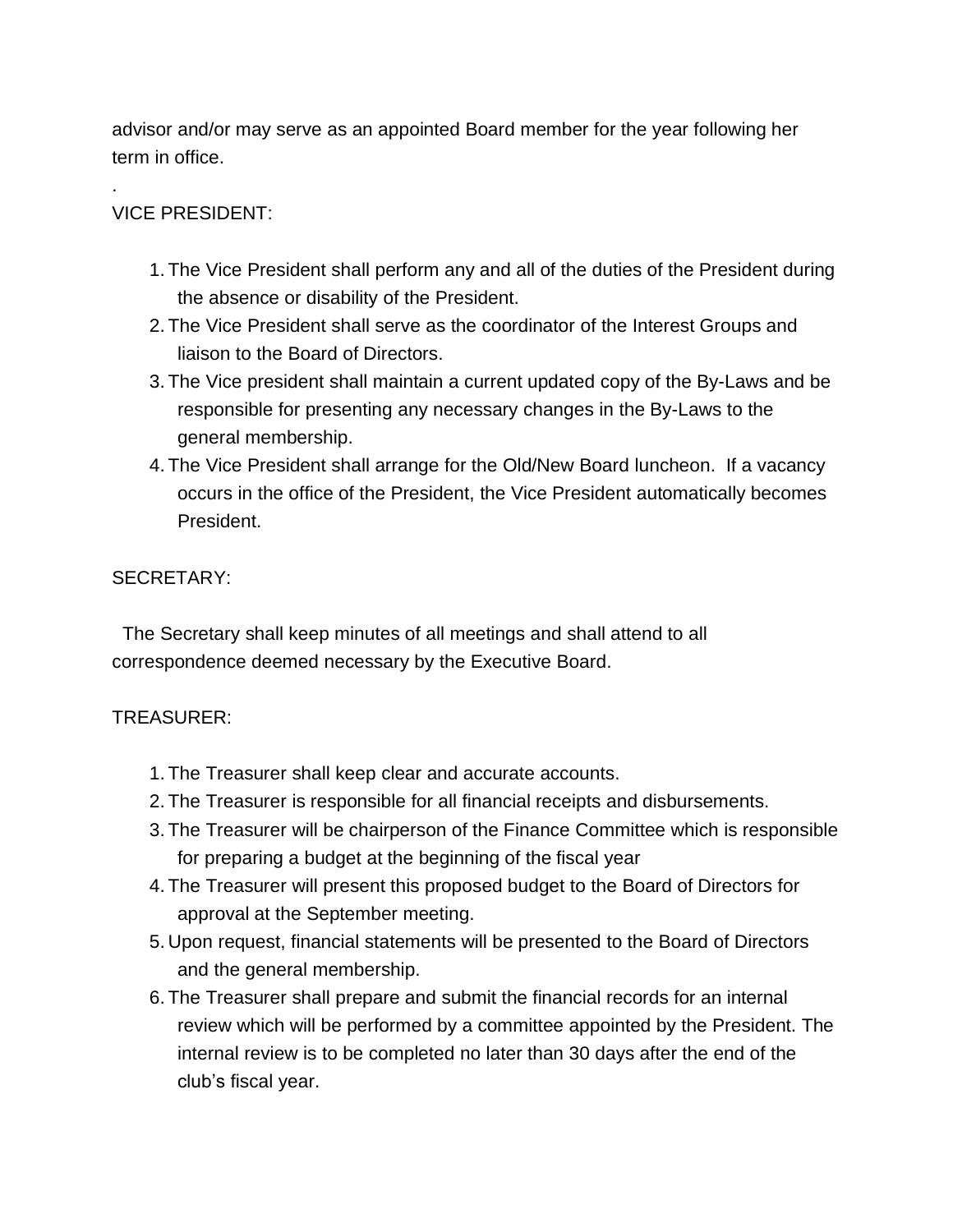## ARTICLE X – BOARD OF DIRECTORS

#### Section 1:

The Board of Directors, composed of the elected officers, the immediate Past President, and appointed committee chairpersons, shall have monthly meetings. If an Interest Group chairperson desires to attend the monthly meeting, they are encouraged to do so as a non-voting member.

#### Section 2:

The Board of Directors shall assume full responsibility for the club. At its discretion, the Board may present matters to the membership at the next General Meeting for discussion and/or approval.

#### Section 3:

The Board of Directors shall discuss and approve at their monthly meetings all club expenditures in excess of \$100.00

#### ARTICLE XI – AMENDMENTS

The By-Laws may be amended at any regularly scheduled General Meeting by a majority vote of those members present, provided the change is presented in writing to the members 30 days in advance of the General Meeting.

#### ARTICLE XII- PARLIAMENTARY PROCEDURE

 Roberts Rules of Order shall be the parliamentary reference for matters not otherwise covered in the By-Laws.

#### STANDING RULES

Standing rules are rules which are related to the details of the administration of the club rather than to parliamentary procedure, and which can be adopted or changed upon the same conditions as any ordinary act of the club. Standing rules generally are adopted if and when the need arises. Standing rules remain in effect until rescinded or amended.

The following Standing Rule was accepted April 2014, revised November 2019 If an Interest Group closes its membership and excludes new members, that group will no longer be a Newcomer Interest Group and will not have newsletter announcement